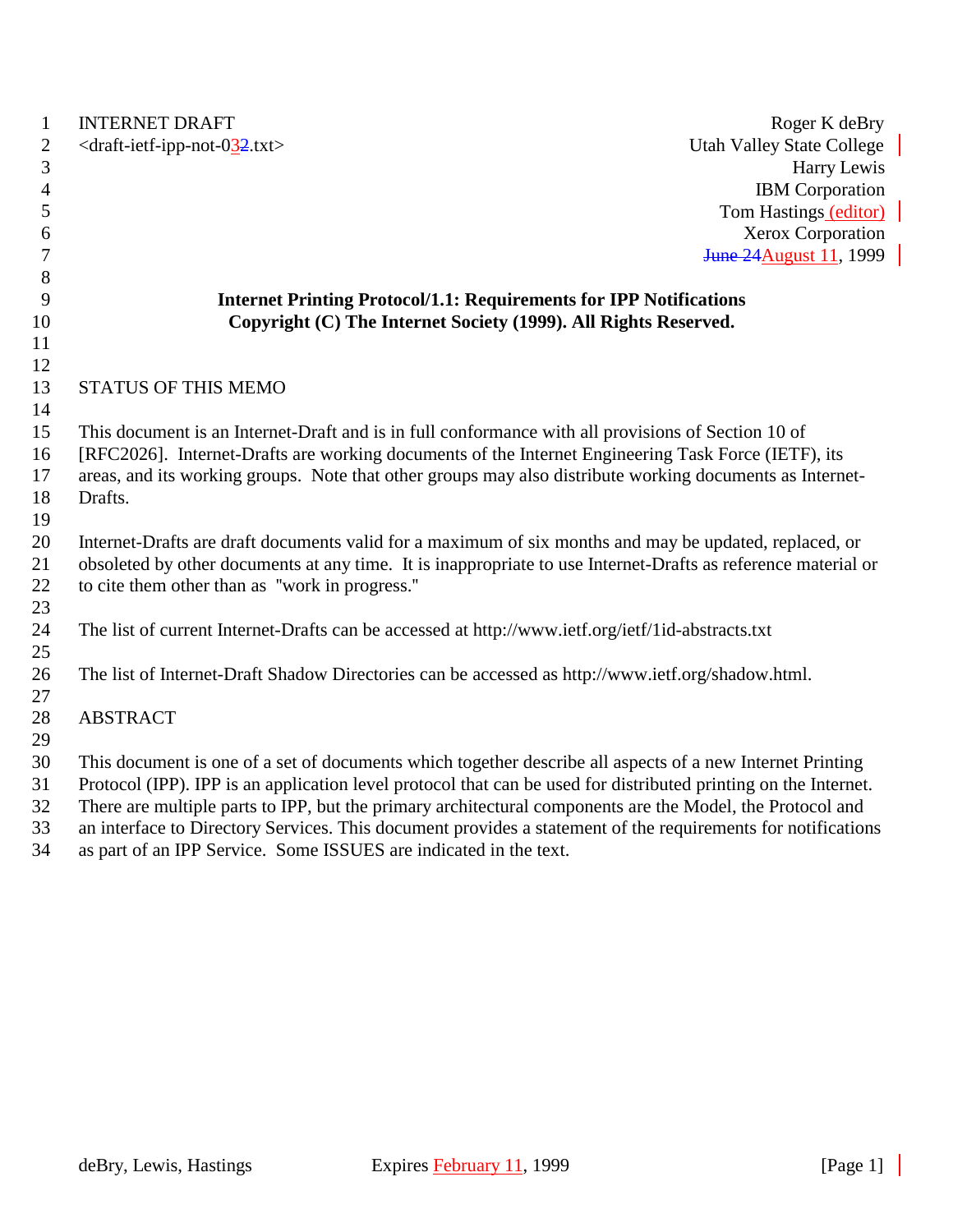| 35 |                                                                                                             | The full set of IPP documents include:                                                                          |  |  |
|----|-------------------------------------------------------------------------------------------------------------|-----------------------------------------------------------------------------------------------------------------|--|--|
| 36 |                                                                                                             |                                                                                                                 |  |  |
| 37 | Design Goals for an Internet Printing Protocol [RFC2567]                                                    |                                                                                                                 |  |  |
| 38 | Rationale for the Structure and Model and Protocol for the Internet Printing Protocol [RFC2568]             |                                                                                                                 |  |  |
| 39 | Internet Printing Protocol/1.0: Model and Semantics [RFC2566]                                               |                                                                                                                 |  |  |
| 40 |                                                                                                             | Internet Printing Protocol/1.0: Encoding and Transport [RFC2565]                                                |  |  |
| 41 |                                                                                                             | Internet Printing Protocol/1.0: Implementer's Guide [RFC 2639ipp-iig]                                           |  |  |
| 42 |                                                                                                             | Mapping between LPD and IPP Protocols [RFC2569]                                                                 |  |  |
| 43 |                                                                                                             |                                                                                                                 |  |  |
| 44 |                                                                                                             | The 'Design Goals for an Internet Printing Protocol' document takes a broad look at distributed printing        |  |  |
| 45 |                                                                                                             | functionality, and it enumerates real-life scenarios that help to clarify the features that need to be included |  |  |
| 46 |                                                                                                             | in a printing protocol for the Internet. It identifies requirements for three types of users: end users,        |  |  |
| 47 |                                                                                                             | operators, and administrators. It calls out a subset of end user requirements that are satisfied in IPP/1.0.    |  |  |
| 48 |                                                                                                             | Operator and administrator requirements are out of scope for version 1.0.                                       |  |  |
| 49 |                                                                                                             |                                                                                                                 |  |  |
| 50 |                                                                                                             | The 'Rationale for the Structure and Model and Protocol for the Internet Printing Protocol' document            |  |  |
| 51 |                                                                                                             | describes IPP from a high level view, defines a roadmap for the various documents that form the suite of        |  |  |
| 52 |                                                                                                             | IPP specifications, and gives background and rationale for the IETF working group's major decisions.            |  |  |
| 53 |                                                                                                             |                                                                                                                 |  |  |
| 54 |                                                                                                             | The 'Internet Printing Protocol/1.0: Encoding and Transport' document is a formal mapping of the abstract       |  |  |
| 55 |                                                                                                             | operations and attributes defined in the model document onto HTTP/1.1. It defines the encoding rules for a      |  |  |
| 56 |                                                                                                             | new Internet media type called 'application/ipp'.                                                               |  |  |
| 57 |                                                                                                             |                                                                                                                 |  |  |
| 58 |                                                                                                             | The 'Internet Printing Protocol/1.0: Implementer's Guide' document gives insight and advice to                  |  |  |
| 59 | implementers of IPP clients and IPP objects. It is intended to help them understand IPP/1.0 and some of the |                                                                                                                 |  |  |
| 60 | considerations that may assist them in the design of their client and/or IPP object implementations. For    |                                                                                                                 |  |  |
| 61 |                                                                                                             | example, a typical order of processing requests is given, including error checking. Motivation for some of      |  |  |
| 62 | the specification decisions is also included.                                                               |                                                                                                                 |  |  |
| 63 |                                                                                                             |                                                                                                                 |  |  |
| 64 |                                                                                                             | The 'Mapping between LPD and IPP Protocols' document gives some advice to implementers of gateways              |  |  |
| 65 | between IPP and LPD (Line Printer Daemon) implementations.                                                  |                                                                                                                 |  |  |
| 66 |                                                                                                             |                                                                                                                 |  |  |
| 67 |                                                                                                             |                                                                                                                 |  |  |
| 68 |                                                                                                             | <b>Table of Contents</b>                                                                                        |  |  |
| 69 |                                                                                                             |                                                                                                                 |  |  |
| 70 | $\mathbf{1}$                                                                                                |                                                                                                                 |  |  |
| 71 | 2                                                                                                           |                                                                                                                 |  |  |
| 72 | 3                                                                                                           |                                                                                                                 |  |  |
| 73 | $\overline{4}$                                                                                              |                                                                                                                 |  |  |
| 74 | 5                                                                                                           |                                                                                                                 |  |  |
| 75 | 6                                                                                                           |                                                                                                                 |  |  |
| 76 | 7                                                                                                           |                                                                                                                 |  |  |
| 77 | 8                                                                                                           |                                                                                                                 |  |  |
| 78 | 9                                                                                                           |                                                                                                                 |  |  |
| 79 |                                                                                                             |                                                                                                                 |  |  |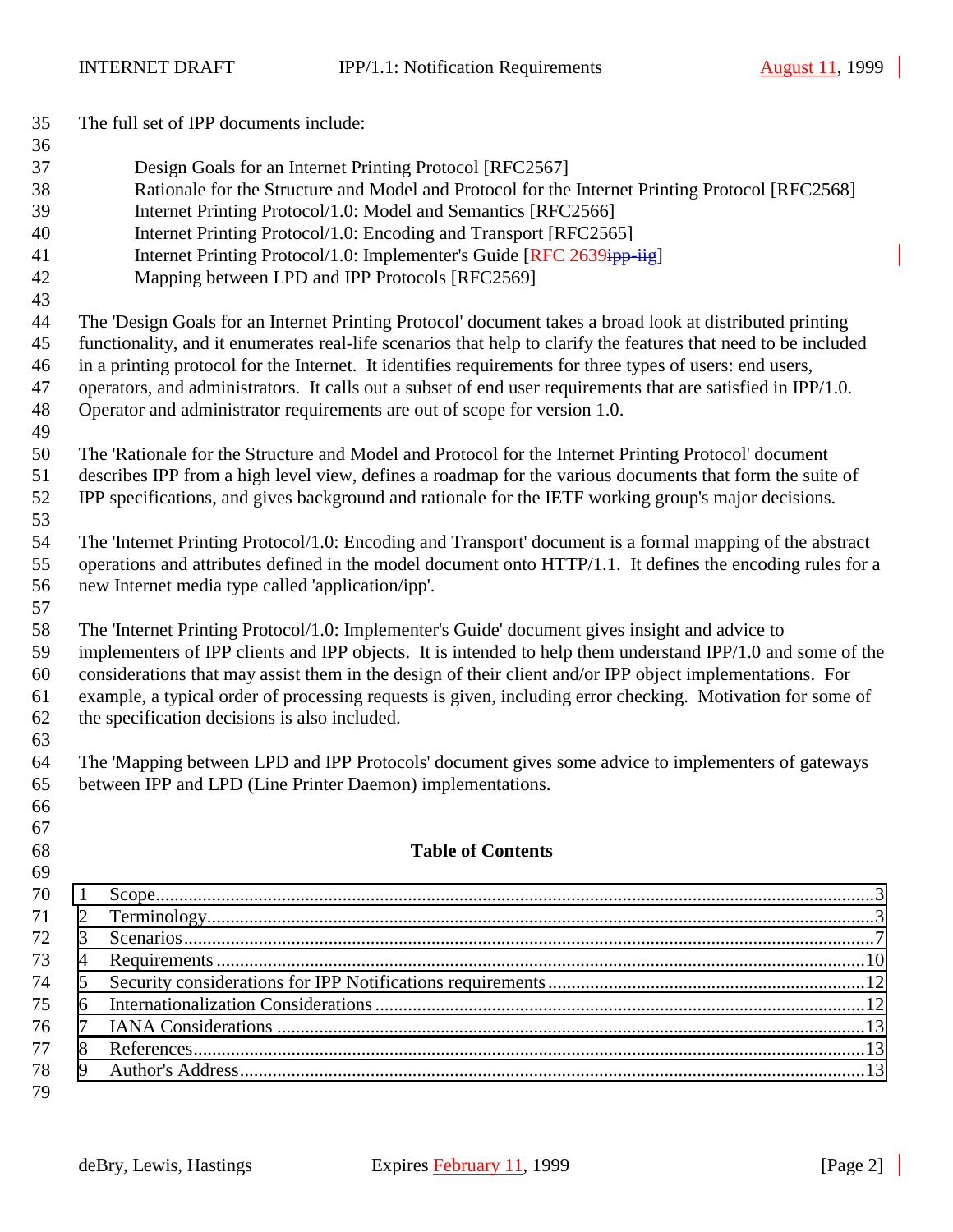<span id="page-2-0"></span>

| 80<br>81   | 1              | <b>Scope</b>                                                                                                               |
|------------|----------------|----------------------------------------------------------------------------------------------------------------------------|
| 82         |                | The scope of this requirements statement document covers functionality used by the following kinds of IPP                  |
| 83         |                | Users: is for End Users, Print Administrators and Operators.                                                               |
| 84         |                |                                                                                                                            |
| 85         | $\overline{2}$ | <b>Terminology</b>                                                                                                         |
| 86         |                |                                                                                                                            |
| 87         |                | It is necessary to define a set of terms in order to be able to clearly express the requirements for notification          |
| 88         |                | services in an IPP System.                                                                                                 |
| 89         |                |                                                                                                                            |
| 90         |                | 2.1 Job Submitting End User                                                                                                |
| 91         |                |                                                                                                                            |
| 92         |                | A human end user who submits a print job to an IPP Printer. This person may or may not be within the                       |
| 93         |                | same security domain as the Printer. This person may or may not be geographically near the printer.                        |
| 94         |                |                                                                                                                            |
| 95         |                | 2.2 Administrator                                                                                                          |
| 96<br>97   |                |                                                                                                                            |
| 98         |                | A human user who established policy for and configures the print system.                                                   |
| 99         |                | 2.3 Operator                                                                                                               |
| 100        |                |                                                                                                                            |
| 101        |                | A human user who carries out the policy established by the Administrator and controls the day to day                       |
| 102        |                | running of the print system.                                                                                               |
| 103        |                |                                                                                                                            |
| 104        |                | 2.4 Job Submitting Application                                                                                             |
| 105        |                |                                                                                                                            |
| 106        |                | An application (for example, a batch application), acting on behalf of an end usera Job Submitting End                     |
| 107        |                | User, which submits a print job to an IPP Printer. The application may or may not be within the same                       |
| 108        |                | security domain as the Printer. This application may or may not be geographically near the printer.                        |
| 109        |                |                                                                                                                            |
| 110        |                | 2.5 Security Domain                                                                                                        |
| 111        |                |                                                                                                                            |
| 112        |                | For the purposes of this discussion, the set of network components which can communicate without going                     |
| 113<br>114 |                | through a proxy or firewall. A security domain may be geographically very large, for example - anyplace<br>within IBM.COM. |
| 115        |                |                                                                                                                            |
| 116        |                | 2.6 IPP Client                                                                                                             |
| 117        |                |                                                                                                                            |
| 118        |                | The software component that sends IPP requests to an IPP Printer object and accepts IPP responses from an                  |
| 119        |                | <b>IPP Printeron the client system which implements the IPP protocol.</b>                                                  |
| 120        |                |                                                                                                                            |
| 121        |                | 2.7 Job Recipient                                                                                                          |
| 122        |                |                                                                                                                            |
| 123        |                | A human who is the ultimate consumer of the print job. In many cases this will be the same person as the                   |
| 124        |                | Job Submitting End User, but this need not always be the case. For example, if I use IPP to print a                        |
|            |                |                                                                                                                            |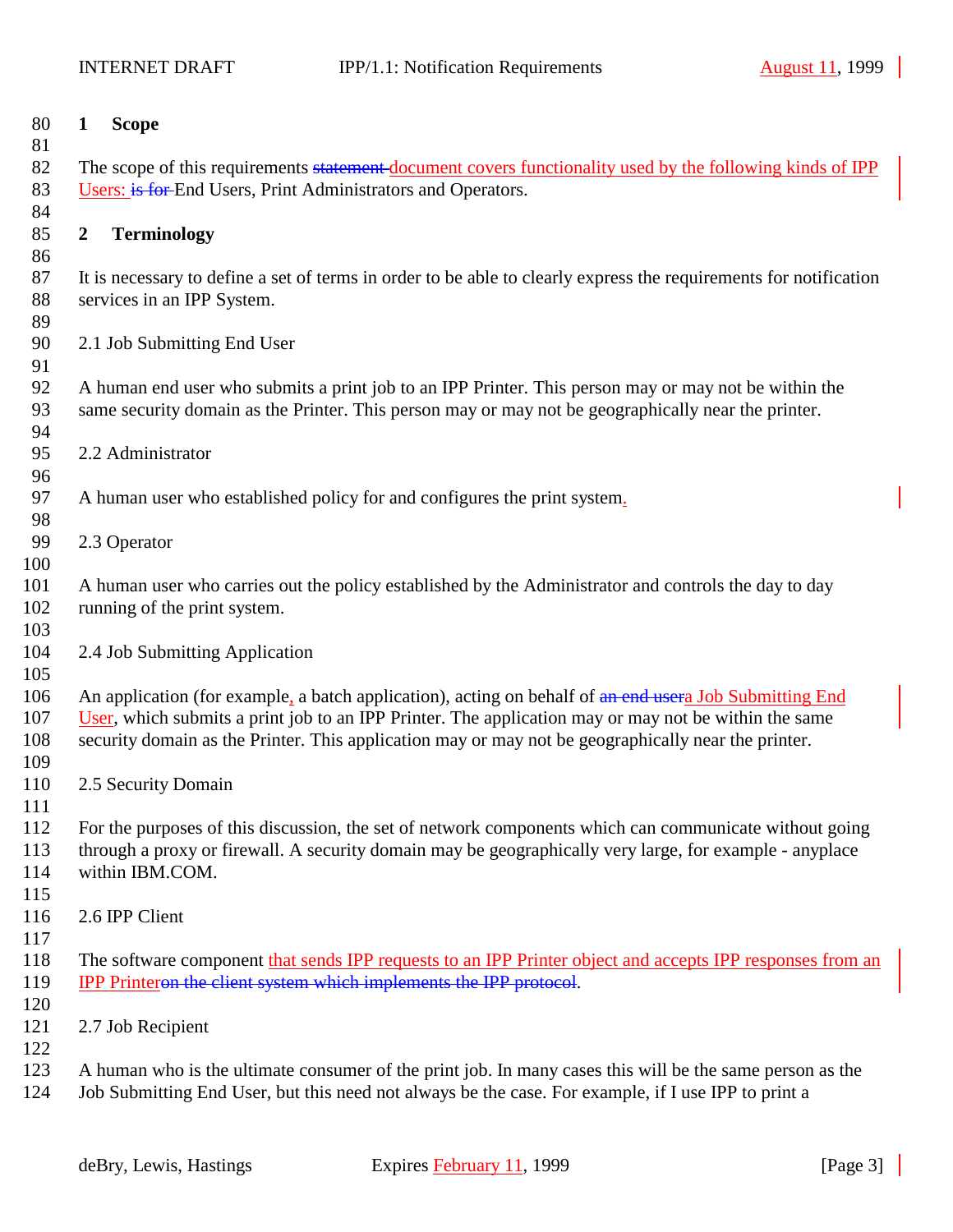document on a printer in a business partner's office, I am the Job Submitting End User, while the person I intend the document for in my business partner's office is the Job Recipient. Since one of the goals of IPP 127 is to be able to print near the ultimate Job Recipient of the printed output, we would normally expect that 128 person the Job Recipient to be in the same security domain as, and geographically near, the Printer. However, this may not always be the case. For example, I submit a print job across the Internet to a Kinko's print shop. I am both the Submitting end User and the Job Recipient, but I am neither near nor in the same security domain as the Printer. 2.8 Job Recipient Proxy A person acting on behalf of the Job Recipient. In particular, the Job Recipient Proxy physically picks up the printed document from the Printer, if the Job Recipient cannot perform that function. The Proxy is **by definition** geographically near and in the same security domain as the printer. For example, I submit a print job from home to be printed on a printer at work. I'd like my secretary to pick up the print job and put it on my desk. In this case, I am acting as both Job Submitting End User and Job Recipient. My secretary is acting as a Job Recipient Proxy. 2.9 Notification Subscriber 144 A client that requests the IPP Printer to send Event reports Notifications to one or more Notification Recipients. A Notification Subscriber may be a Job Submitting End User or an End User, an Operator, or an Administrator that is not submitting a job. 2.10 Notification Source 150 The entity that sends **Event Notification** events. 2.11 Notification Recipient The entity that receives IPP Notifications about Job and/or Printer events. A Notification Recipient may be 155 any of: Job Submitting End User, Job Submitting Application, Job Recipient, or Job Recipient Proxy, 156 Operator, or Administrator, etc., folks and their representatives or log file or accounting/auditusage 157 statistics gathering application or other active or passive entities or President Clinton. Or Monica. 2.12 Notification Recipient Agent A program which receives Event Notifications on behalf of the Notification Recipient. The agent may take 162 some action on behalf of the recipient, forward the notification to the recipient via some alternative means (for example, page the recipient), or queue the notification for later retrieval by the recipient. 2.13 Event A Event is some occurrence (either expected or unexpected) within the printing system of a change of state, condition, or configuration of a Job or Printer object.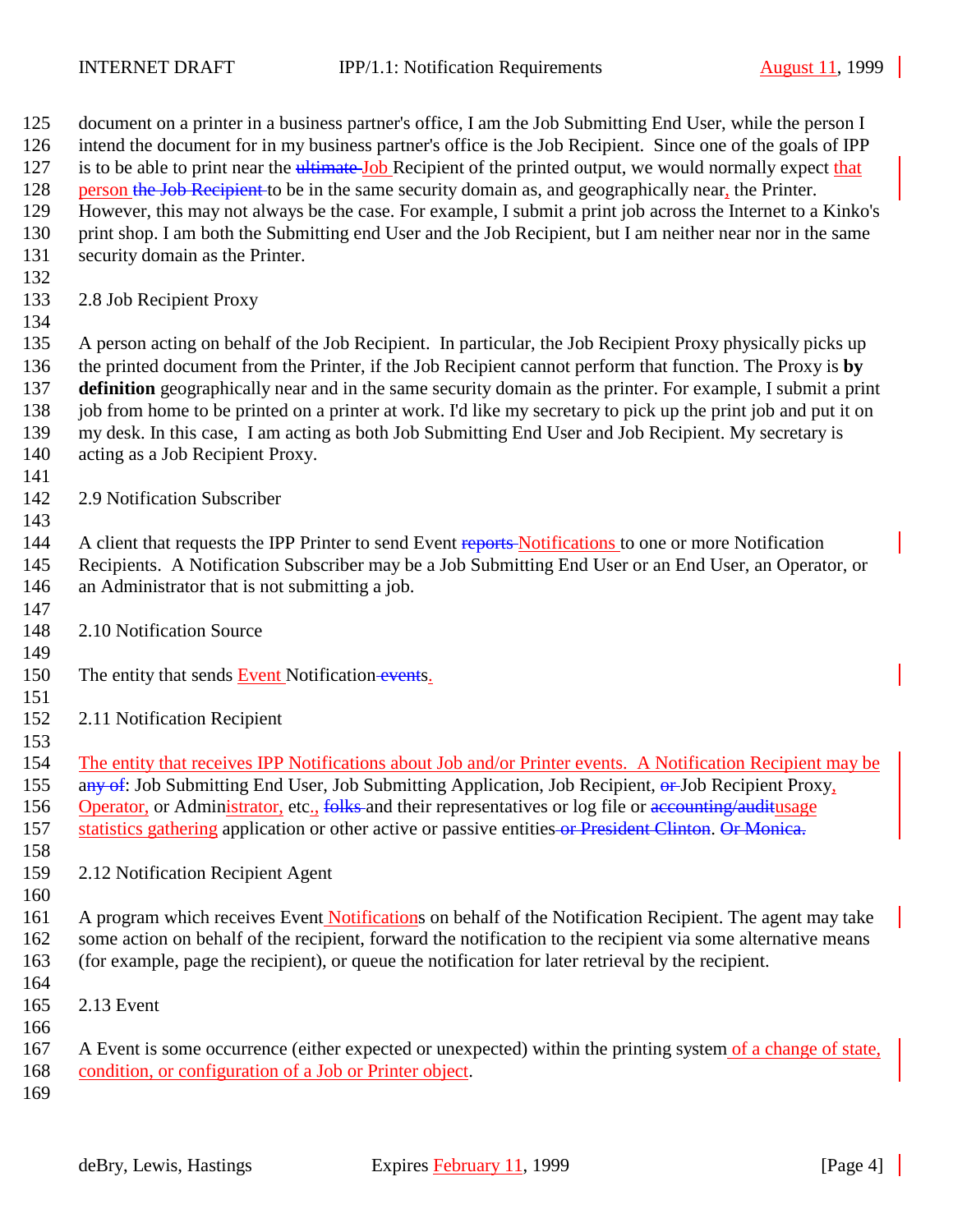| 170<br>171 | 2.14 Event reportNotification                                                                                  |
|------------|----------------------------------------------------------------------------------------------------------------|
| 172        | When an event occurs, an Event reportNotification is generated that fully describes the event (what the        |
| 173        | event was, where it occurred, when it occurred, etc.). Event reportNotifications are delivered to all the      |
| 174        | Notification Recipients that are subscribed to that Event, if any. The Event reportNotification is delivered   |
| 175        | to the address of the Notification Recipient using the notification delivery method defined in the             |
| 176        | subscription. However, an Event ReportNotification is sent ONLY if there is a corresponding subscription.      |
| 177        |                                                                                                                |
| 178        | 2.15 Notification Subscription                                                                                 |
| 179        |                                                                                                                |
| 180        | A Notification Subscription is a request by a Notification Subscriber to the IPP Printer to send Event         |
| 181        | Notifications to specified Notification Recipient(s) when the event occur.                                     |
| 182        | It should be possible for end users and operators to 'subscribe' for notifications of certain types of Events, |
| 183        | independent of Job Submission. An end user or operator may subscribe for                                       |
| 184        |                                                                                                                |
| 185        | -All Job Traps                                                                                                 |
| 186        | -All Traps (Job and Printer)                                                                                   |
| 187        | - None (Reserves a slot in some limited stable of 'notification hosts')                                        |
| 188        | ISSUE: Need to discuss granularity and categorization in the context of anticipated event frequency            |
| 189        |                                                                                                                |
| 190        | 2.16 Notification Attributes                                                                                   |
| 191        |                                                                                                                |
| 192        | IPP Objects (for example, a print job) from which notification are being sent may have attributes associated   |
| 193        | with them. A user may want to have one or more of these associated attributes returned along with a            |
| 194        | particular notification. In general, these may include any attribute associated with the object emitting the   |
| 195        | notification. Examples include:                                                                                |
| 196        |                                                                                                                |
| 197        | number-of-intervening jobs                                                                                     |
| 198        | job-k-octets                                                                                                   |
| 199        | job-k-octets processed<br>job impressions                                                                      |
| 200        |                                                                                                                |
| 201<br>202 | job-impressions-interpreted<br>job-impressions-completed                                                       |
| 203        | impressionsCompletedCurrentCopy (job MIB)                                                                      |
| 204        | sheetCompletedCopyNumber (job MIB)                                                                             |
| 205        | sheetsCompletedDocumentNumber (job MIB)                                                                        |
| 206        | Copies-requested                                                                                               |
| 207        | Copy-type                                                                                                      |
| 208        | Output-destination                                                                                             |
| 209        | Job-state-reasons                                                                                              |
| 210        | Job ID                                                                                                         |
| 211        | Printer URI                                                                                                    |
| 212        | Subscription ID (for job independent subscription)                                                             |
| 213        |                                                                                                                |
| 214        | 2.17 Notification Delivery Method (or Delivery Method for short)                                               |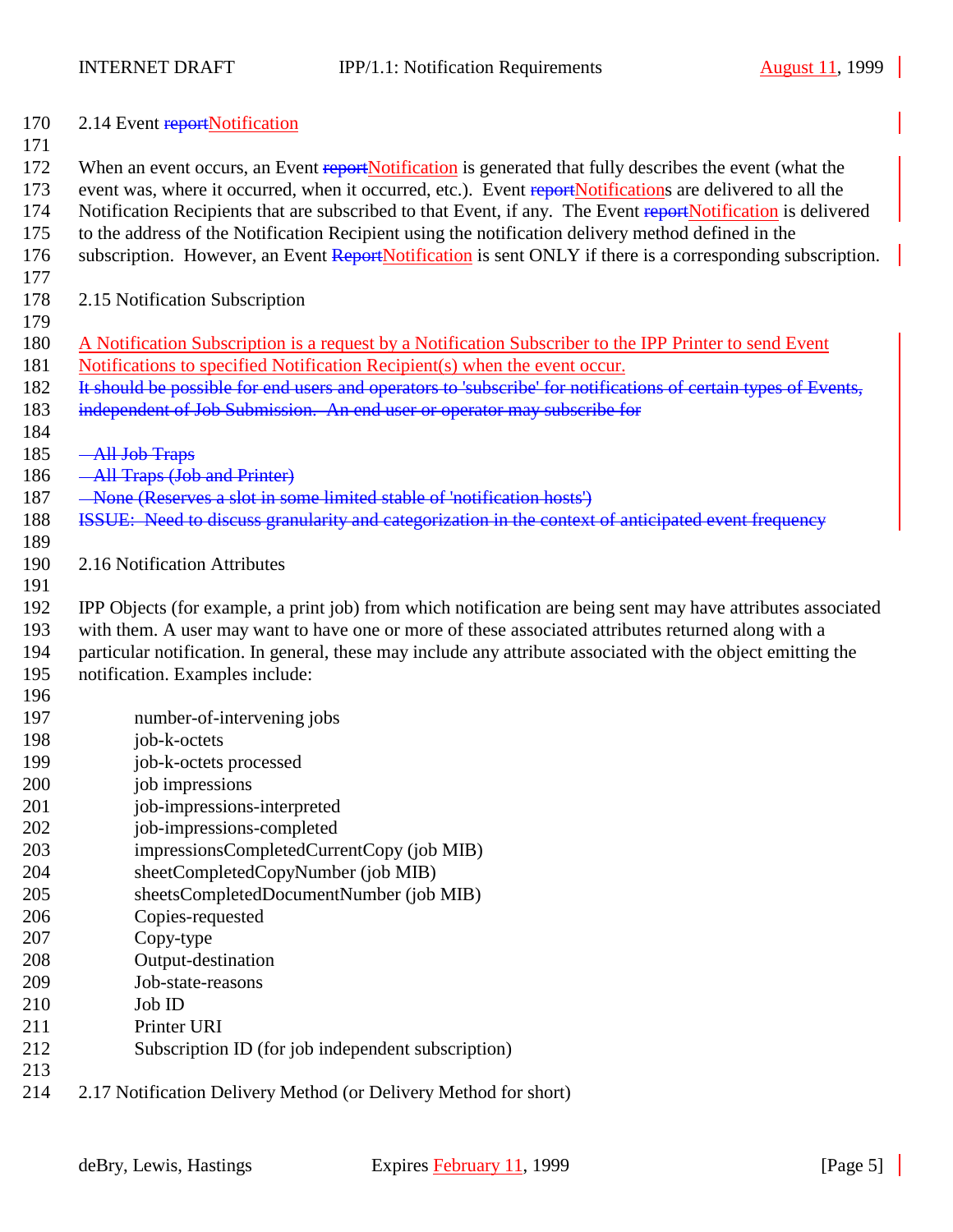| 215 |                                                                                                               |
|-----|---------------------------------------------------------------------------------------------------------------|
| 216 | Event reportNotifications are delivered using a method, such as email, TCP/IP, etc.                           |
| 217 |                                                                                                               |
| 218 | 2.18 Immediate Notification                                                                                   |
| 219 |                                                                                                               |
| 220 | Notifications sent to the Notification Recipient or the Notification Recipient's agent in such a way that the |
| 221 | notification arrives immediately, within the limits of common addressing, routing, network congestion and     |
| 222 | quality of service.                                                                                           |
| 223 |                                                                                                               |
| 224 | 2.19 Queued Store and Forward Notification                                                                    |
| 225 |                                                                                                               |
| 226 | Notifications which are not necessarily sent-delivered to Notification Recipients immediately, but are        |
| 227 | queued for delivery by some intermediate network application, or for later retrieval. Email with store and    |
| 228 | forward is an example of a queued store and forward notification delivery method.                             |
| 229 |                                                                                                               |
| 230 | 2.20 Reliable Delivery of Notifications-over Reliable Transport                                               |
| 231 |                                                                                                               |
| 232 | Notifications which are delivered by a reliable, sequenced delivery of packets or character stream, with      |
| 233 | acknowledgment and retry, such that delivery of the notification is guaranteed within some reasonable         |
| 234 | determinate time limits. For example, if the Notification Recipient has logged off and gone home for the      |
| 235 | day, an immediate notification cannot be guaranteed to be delivered, even when sent over a reliable           |
| 236 | transport, because there is nothing there to catch it. Guaranteed delivery requires both queuedstore and      |
| 237 | forward notification and a reliable transport. If delivery of the notification requires process to process    |
| 238 | communications, each session is managed in a reliable manner, assuring fully ordered, end-to-end delivery.    |
| 239 |                                                                                                               |
| 240 | 2.21 Notification over Unreliable Transport                                                                   |
| 241 |                                                                                                               |
| 242 | Notifications are delivered via the fundamental transport address and routing framework, but no               |
| 243 | acknowledgment or retry is required. Process to process communications, if involved, are unconstrained.       |
| 244 |                                                                                                               |
| 245 |                                                                                                               |
| 246 | 2.22 Human Consumable Notification                                                                            |
| 247 |                                                                                                               |
| 248 | Notifications which are intended to be consumed by human end users only. They contain no machine              |
| 249 | readable encoding of the event. Email would be an example of a Human consumable notification, though it       |
| 250 | could also contain Machine Consumable Notification.                                                           |
| 251 | ISSUE: Do we need both human and machine or is machine sufficient? There is no intent to attempt to           |
| 252 | standardize human readable strings.                                                                           |
| 253 | Human readable is intended for certain protocols, like e-mail, though email can also convey machine           |
| 254 | readable MIME types as well using multipart/report.                                                           |
| 255 | ISSUE: Is e-mail the only, or most likely, means of conveying the notification through the firewall (which    |
| 256 | would drive a requirement for mixed text, binary content).                                                    |
| 257 |                                                                                                               |
| 258 | 2.23 Machine Consumable Notification                                                                          |
| 259 |                                                                                                               |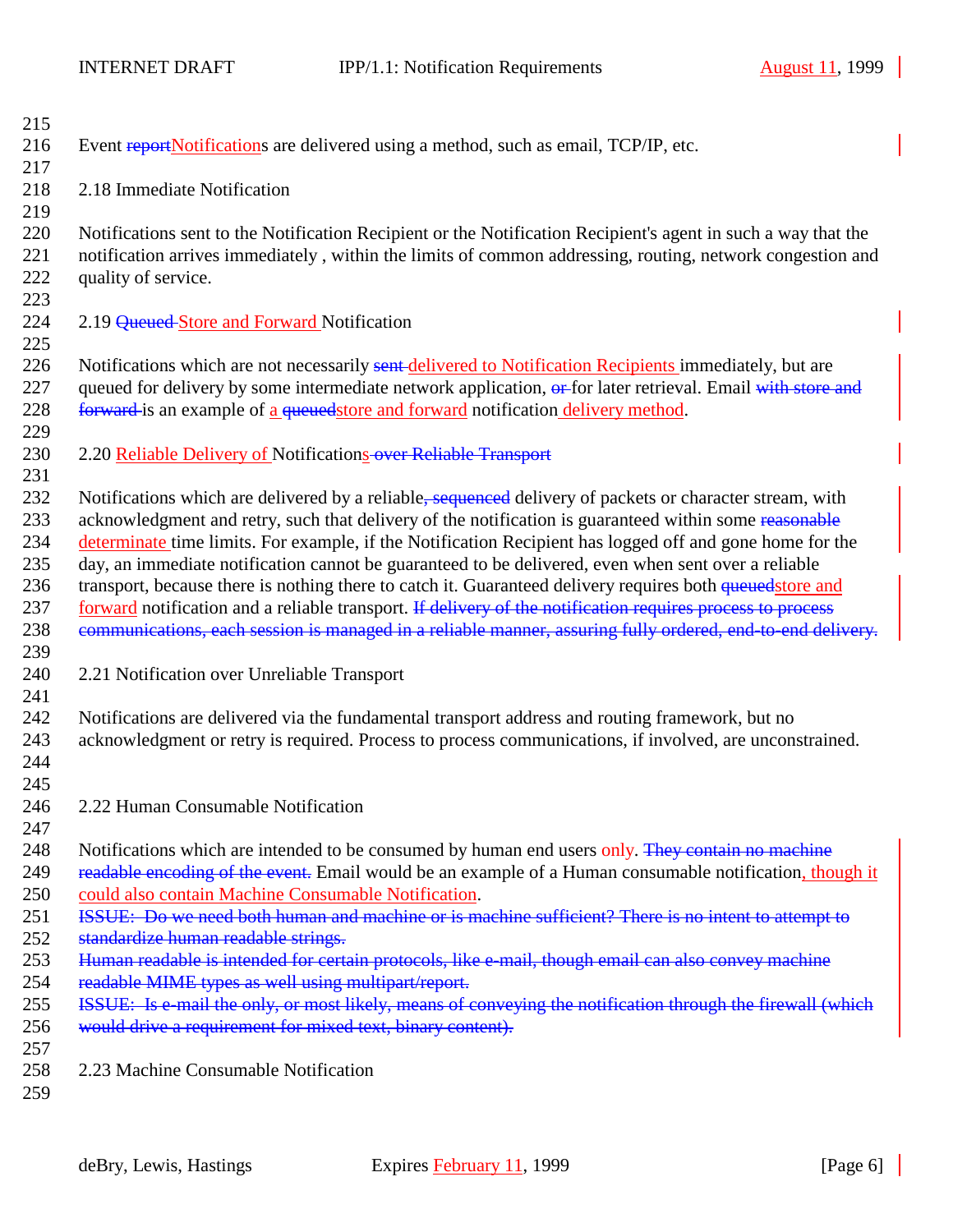<span id="page-6-0"></span>

| 260 |                                                                                             | Notifications which are intended for consumption by a program only, such as an IPP Client. Machine           |  |  |  |
|-----|---------------------------------------------------------------------------------------------|--------------------------------------------------------------------------------------------------------------|--|--|--|
| 261 |                                                                                             | Consumable notifications may not contain human readable information. Do we need both human and               |  |  |  |
| 262 |                                                                                             | machine? Machine readable is intended for application to application only. The Notification Recipient        |  |  |  |
| 263 | could process the machine readable Event reportNotification into human readable format.     |                                                                                                              |  |  |  |
| 264 |                                                                                             |                                                                                                              |  |  |  |
| 265 | 2.24 Mixed Notification                                                                     |                                                                                                              |  |  |  |
| 266 |                                                                                             |                                                                                                              |  |  |  |
| 267 | A mixed notification may contains both Human readable Consumable and human Machine readable |                                                                                                              |  |  |  |
| 268 |                                                                                             | Consumable information.                                                                                      |  |  |  |
| 269 | <b>ISSUE:</b> Do we need mixed?                                                             |                                                                                                              |  |  |  |
| 270 |                                                                                             |                                                                                                              |  |  |  |
| 271 |                                                                                             | Mail Services, DNS, Instant Messaging, Distributions lists etc.?                                             |  |  |  |
| 272 |                                                                                             |                                                                                                              |  |  |  |
| 273 | 3                                                                                           | <b>Scenarios</b>                                                                                             |  |  |  |
| 274 |                                                                                             |                                                                                                              |  |  |  |
| 275 |                                                                                             | 1. I am sitting in my office and submit a print job to the printer down the hall. I am in the same security  |  |  |  |
| 276 |                                                                                             | domain as the printer and of course, geographically near. I want to know immediately when my print           |  |  |  |
| 277 |                                                                                             | job will be completed (or if there is a problem) because the document I am working on is urgent. I           |  |  |  |
| 278 |                                                                                             | submit the print job with the following attributes:                                                          |  |  |  |
| 279 |                                                                                             |                                                                                                              |  |  |  |
| 280 |                                                                                             | Notification Recipient - me<br>$\overline{\phantom{m}}$                                                      |  |  |  |
| 281 |                                                                                             | Notification Events - all<br>$\overline{\phantom{m}}$                                                        |  |  |  |
| 282 |                                                                                             | Notification Attributes - job-state-reason<br>$\overline{\phantom{0}}$                                       |  |  |  |
| 283 |                                                                                             | Notification Type - immediate<br>$\qquad \qquad -$                                                           |  |  |  |
| 284 |                                                                                             |                                                                                                              |  |  |  |
| 285 |                                                                                             | 2. I am working from home and submit a print job to the same printer as in the previous example.             |  |  |  |
| 286 |                                                                                             | However, since I am not at work, I cannot physically get the print file or do anything with it. It can wait  |  |  |  |
| 287 |                                                                                             | until I get to work this afternoon. However, I'd like my secretary to pick up the output and put it on my    |  |  |  |
| 288 |                                                                                             | desk so it doesn't get lost or miss-filed. I'd also like a queuedstore and forward notification sent to my   |  |  |  |
| 289 |                                                                                             | email so that when I get to work I can tell if there was a problem with the print job. I submit a print job  |  |  |  |
| 290 |                                                                                             | with the following attributes:                                                                               |  |  |  |
| 291 |                                                                                             |                                                                                                              |  |  |  |
| 292 |                                                                                             | Notification Recipient - my secretary<br>$\qquad \qquad -$                                                   |  |  |  |
| 293 |                                                                                             | Notification Events - print complete<br>$\qquad \qquad -$                                                    |  |  |  |
| 294 |                                                                                             | Notification Type - immediate                                                                                |  |  |  |
| 295 |                                                                                             |                                                                                                              |  |  |  |
| 296 |                                                                                             | Notification Recipient - me<br>$\qquad \qquad -$                                                             |  |  |  |
| 297 |                                                                                             | Notification Events - print complete                                                                         |  |  |  |
| 298 |                                                                                             | Notification Attributes - impressions completed<br>$\qquad \qquad -$                                         |  |  |  |
| 299 |                                                                                             | Notification Type - <del>queued</del> store and forward                                                      |  |  |  |
| 300 |                                                                                             |                                                                                                              |  |  |  |
| 301 |                                                                                             | 3. I am sitting in my office and submit a print job to a client at an engineering firm we work with on a     |  |  |  |
| 302 |                                                                                             | daily basis. The engineering form-firm is in Belgium. I would like my client to know when the print job      |  |  |  |
| 303 |                                                                                             | is complete, so that she can pick it up from the printer in her building. It is important that she review it |  |  |  |
| 304 |                                                                                             | right away and get her comments back to me. I submit the print job with the following attributes:            |  |  |  |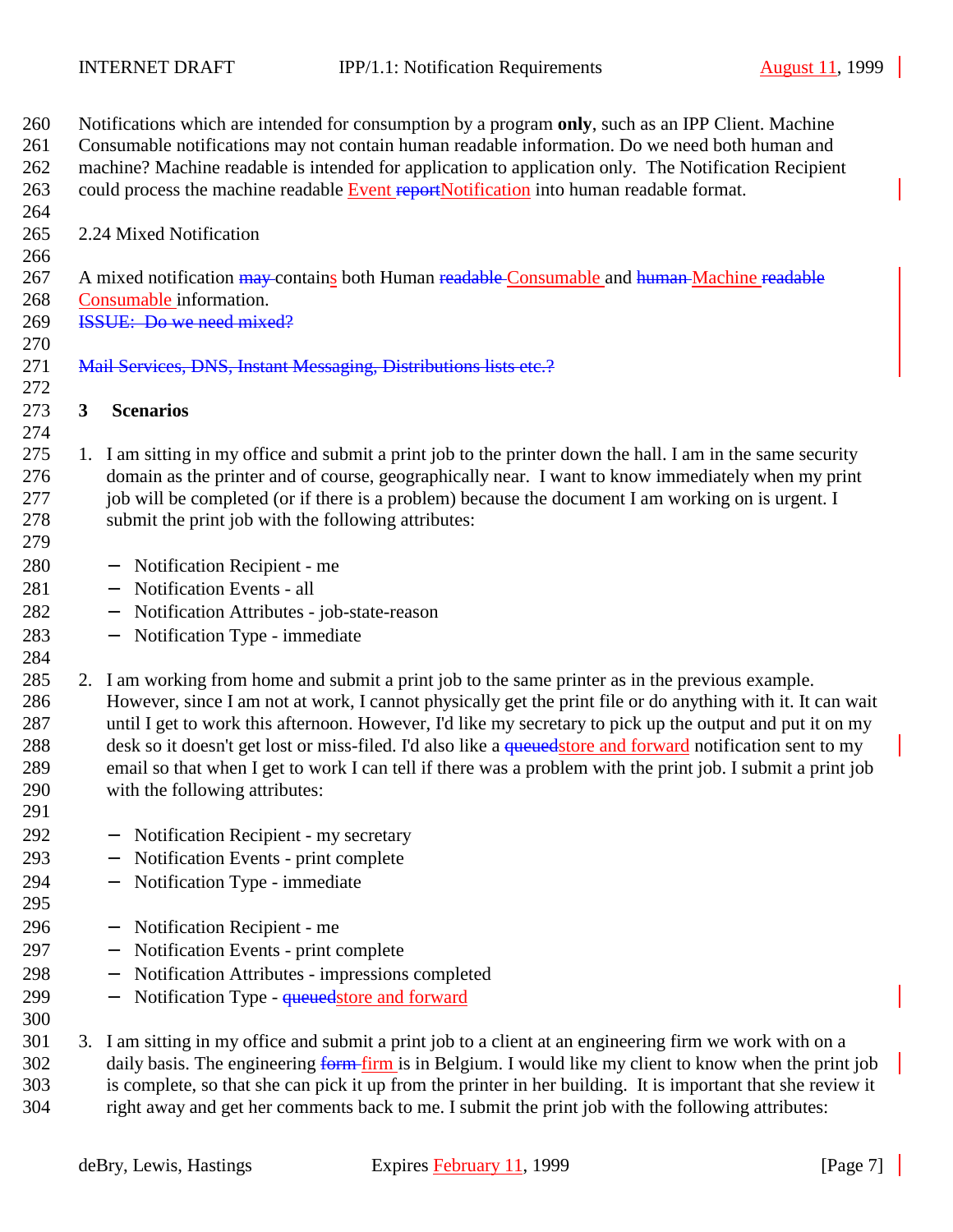| 305        |                                                                                                                                                                                              |
|------------|----------------------------------------------------------------------------------------------------------------------------------------------------------------------------------------------|
| 306        | Notification Recipient - client at engineering firm<br>$\overline{\phantom{0}}$                                                                                                              |
| 307        | Notification Events - print complete<br>$\overline{\phantom{m}}$                                                                                                                             |
| 308        | Notification Type - immediate                                                                                                                                                                |
| 309        | Notification Language - French<br>$\qquad \qquad -$                                                                                                                                          |
| 310        |                                                                                                                                                                                              |
| 311        | 4. I am in a hotel room and send a print job to a Kinko's store in the town I am working in, in order to get a                                                                               |
| 312        | printed report for the meeting I am attending in the morning. Since I'm going out to dinner after I get                                                                                      |
| 313        | this job submitted, an immediate notification won't do me much good. However, I'd like to check in the                                                                                       |
| 314        | morning before I drive to the Kinko's store to see if the file has been printed. An email notification is                                                                                    |
| 315        | sufficient for this purpose. I submit the print job with the following attributes:                                                                                                           |
| 316        |                                                                                                                                                                                              |
| 317        | Notification Recipient - me<br>$\overline{\phantom{m}}$                                                                                                                                      |
| 318        | Notification Events - print complete                                                                                                                                                         |
| 319        | Notification Type - emailstore and forward<br>$\qquad \qquad -$                                                                                                                              |
| 320<br>321 |                                                                                                                                                                                              |
| 322        | 5. I am printing a large, complex print file. I want to have some immediate feedback on the progress of the<br>print job as it prints. I submit the print job with the following attributes: |
| 323        |                                                                                                                                                                                              |
| 324        | Notification Recipient - me<br>$\overline{\phantom{m}}$                                                                                                                                      |
| 325        | Notification Type - immediate<br>$\overline{\phantom{m}}$                                                                                                                                    |
| 326        | Notification Events - all state transitions<br>$\qquad \qquad -$                                                                                                                             |
| 327        | Notification Attributes - impression completed<br>$\overline{\phantom{m}}$                                                                                                                   |
| 328        |                                                                                                                                                                                              |
| 329        | 6. I am an operator and my duties is to keep the printer running. I subscribe independently from a job                                                                                       |
| 330        | submission so that my subscription outlasts any particular job. I subscribe with the following attributes:                                                                                   |
| 331        |                                                                                                                                                                                              |
| 332        | Notification Recipient - me<br>$\overline{\phantom{m}}$                                                                                                                                      |
| 333        | Notification Type - immediate<br>$\overline{\phantom{m}}$                                                                                                                                    |
| 334        | Notification Events - all Printer state transitions<br>$-$                                                                                                                                   |
| 335        | Notification Attributes - Printer state, printer state reasons, device powering up, device powering                                                                                          |
| 336        | down.                                                                                                                                                                                        |
| 337        |                                                                                                                                                                                              |
| 338        | 7. I am an usage statistics gathering accounting or audit application. I subscribe independently from a job                                                                                  |
| 339        | submission so that my subscription outlasts any particular job. My subscription may persists across                                                                                          |
| 340        | power cycles. I subscribe with the following attributes:                                                                                                                                     |
| 341        |                                                                                                                                                                                              |
| 342        | Notification Recipient - me<br>$\overline{\phantom{m}}$                                                                                                                                      |
| 343        | Notification Type - immediate<br>$\overline{\phantom{m}}$                                                                                                                                    |
| 344        | Notification Events - job completion                                                                                                                                                         |
| 345        | Notification Attributes - impression completed, sheets completed, time submitted, time started, time<br>$\qquad \qquad -$                                                                    |
| 346        | completed, job owner, job size in octets, etc.                                                                                                                                               |
| 347        |                                                                                                                                                                                              |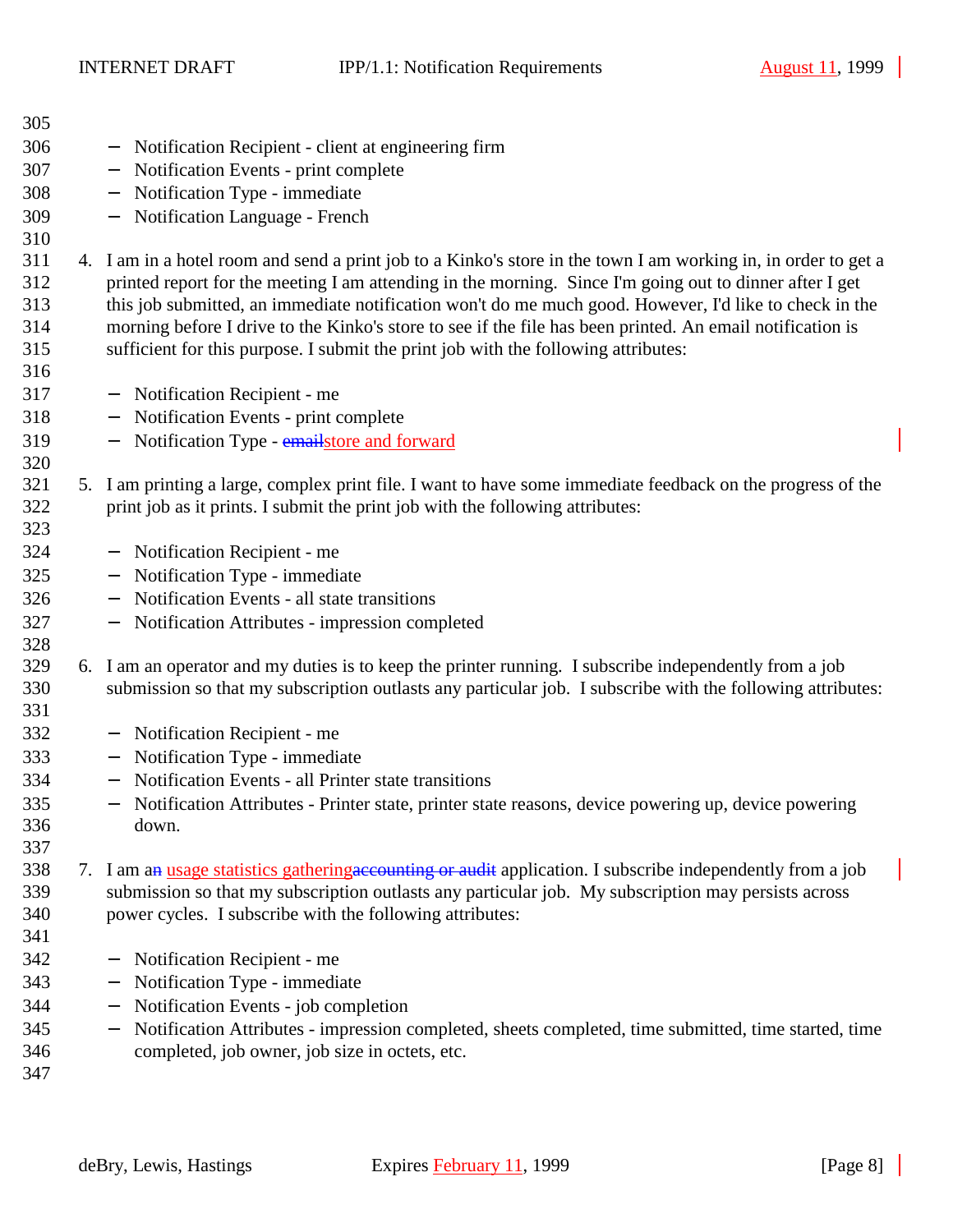| 348        | 8. I am a client application program that displays a list of jobs currently queued for printing on a printer. I                                                                                                                |
|------------|--------------------------------------------------------------------------------------------------------------------------------------------------------------------------------------------------------------------------------|
| 349        | display the "job-name", "job-state", "job-state-reasons", "page-count", and "intervening-jobs" either for                                                                                                                      |
| 350        | the user's jobs or for all jobs. The window displaying the job list remains open for an independent                                                                                                                            |
| 351        | amount of time, and it is desired that it represent the current state of the queue. It is desired that the                                                                                                                     |
| 352        | application only need to perform a slow poll in order to recover from any missed notifications. So the                                                                                                                         |
| 353        | event delivery mechanism provides the means to update the screen on all needed changes, including                                                                                                                              |
| 354        | querying for some attributes that may not be delivered in the Notification.                                                                                                                                                    |
| 355        |                                                                                                                                                                                                                                |
| 356        | 9. I am a client application program that displays a list of printers. For each Printer I display the current                                                                                                                  |
| 357        | state and configuration. The window displaying the printer list remains open for an independent                                                                                                                                |
| 358        | amount of time, and it is desired that it represent the current state of each printer. It is desired that the                                                                                                                  |
| 359        | application only need to perform a slow poll in order to recover from any missed notifications. So the                                                                                                                         |
| 360        | event delivery mechanism provides the means to update the screen on all needed changes, including                                                                                                                              |
| 361        | querying for some attributes that may not be delivered in the Notification.                                                                                                                                                    |
| 362        |                                                                                                                                                                                                                                |
| 363        | 10. I am an IPP Server that controls one or more devices and implements an IPP Printer object to represent                                                                                                                     |
| 364        | each device. I want to support IPP Notification for each of the IPP Printer objects that I implement.                                                                                                                          |
| 365        | Many of these devices do not support notification (or IPP). So I need to support the IPP Notification                                                                                                                          |
| 366        | semantics specified for each IPP Printer object myself on behalf of each of the devices that each of the                                                                                                                       |
| 367        | IPP Printer objects represent. When I accept IPP job creation requests, I convert the request to what the                                                                                                                      |
| 368        | device will accept. In some cases, I must poll the devices in order to be informed of their job and                                                                                                                            |
| 369        | device state and state changes in order to be able to send IPP Notifications to subscribed Notification                                                                                                                        |
| 370        | Recipients.                                                                                                                                                                                                                    |
| 371        |                                                                                                                                                                                                                                |
| 372        | 11. I am an IPP Server that controls one or more devices and implements an IPP Printer object to represent                                                                                                                     |
| 373<br>374 | each device. I want to support IPP Notification for each of the IPP Printer objects that I implement.                                                                                                                          |
| 375        | These devices all support IPP, including IPP Notification. I would like the design choice for supporting                                                                                                                       |
| 376        | <b>IPP</b> Notification for these IPP Printer objects that I implement either (1) by forwarding the notification<br>to the IPP Printers that I alone control and have them send the notifications to the intended Notification |
| 377        | Recipients without my involvement or (2) replace the notification submitted with the Job to indicate me                                                                                                                        |
| 378        | as the Notification Recipient and I will in turn forward Notifications to the Notification Recipients                                                                                                                          |
| 379        | requested by my clients. Most of the rest of the contents of the IPP Job that I send to the IPP Printers                                                                                                                       |
| 380        | that I control will be the same as the IPP Job that I receive from my IPP clients.                                                                                                                                             |
| 381        |                                                                                                                                                                                                                                |
| 382        | 12. I am an IPP Server that controls one or more devices and implements an IPP Printer object to represent                                                                                                                     |
| 383        | each device. I want to support IPP Notification for each of the IPP Printer objects that I implement.                                                                                                                          |
| 384        | These devices all support IPP, including IPP Notification. Because these IPP Printers MAY also be                                                                                                                              |
| 385        | being controlled by other servers (using IPP or other protocols), I only want job events for the jobs that I                                                                                                                   |
| 386        | send, but do want Printer events all the time, so that I can show proper Printer state to my clients. So I                                                                                                                     |
| 387        | subscribe to these IPP Printers for Printer events with a long standing subscription with myself to as the                                                                                                                     |
| 388        | Notification Recipient. When I get a Job Creation request, I decide to which IPP Printer to send the job.                                                                                                                      |
| 389        | When I do so, I also add a job subscription for Job events with me as the Notification Recipient to the                                                                                                                        |
| 390        | job's job subscriptions supplied by my clients (this usage is called "piggy-backing"). These IPP Printers                                                                                                                      |
| 391        | automatically remove their job subscriptions when the job completes as for all job subscriptions so that                                                                                                                       |
| 392        | I no longer get Job events when my jobs are completed.                                                                                                                                                                         |
|            |                                                                                                                                                                                                                                |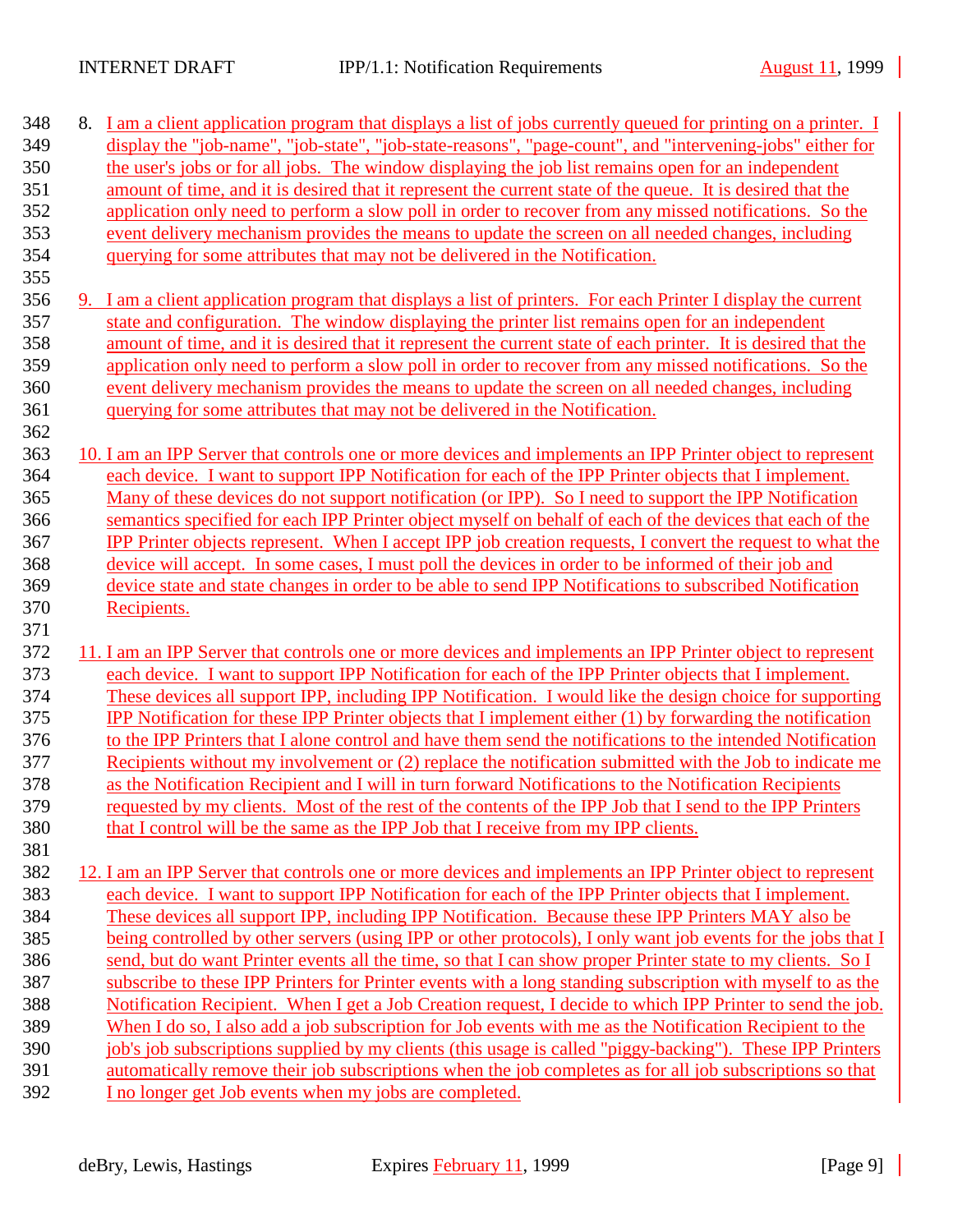<span id="page-9-0"></span>

| 393 |    |                                                                                                                 |  |  |  |  |
|-----|----|-----------------------------------------------------------------------------------------------------------------|--|--|--|--|
| 394 | 4  | <b>Requirements</b>                                                                                             |  |  |  |  |
| 395 |    |                                                                                                                 |  |  |  |  |
| 396 |    | The following requirements are intended to be met by the IPP Notification specification (not the                |  |  |  |  |
| 397 |    | implementation). The resulting IPP Notification Specification document:                                         |  |  |  |  |
| 398 |    |                                                                                                                 |  |  |  |  |
| 399 | 1. | The Specification must indicate which of these requirements are MANDATORY REQUIRED and                          |  |  |  |  |
| 400 |    | which are OPTIONAL for a conforming implementation to support.                                                  |  |  |  |  |
| 401 |    |                                                                                                                 |  |  |  |  |
| 402 |    | 2. It must be designed to that an IPP Printer can <i>transparently</i> possible to support the IPP Notification |  |  |  |  |
| 403 |    | semantics interface using third party notification services that exist today or that may be standardized in     |  |  |  |  |
| 404 |    | the future.                                                                                                     |  |  |  |  |
| 405 |    |                                                                                                                 |  |  |  |  |
| 406 |    | 3. must define means for a Job Submitting End User must be able to specify zero or more Notification            |  |  |  |  |
| 407 |    | Recipients when submitting a print job. But don't expect A Submitter to-will not be able to eircumvent          |  |  |  |  |
| 408 |    | prevent out of band subscriptions from authorized persons, such as Operators.                                   |  |  |  |  |
| 409 |    |                                                                                                                 |  |  |  |  |
| 410 |    | 4. must define means when specifying a Notification Recipient, for a Notification Subscriber must to be         |  |  |  |  |
| 411 |    | able to specify one or more notification events for that Notification Recipient, subject to administrative      |  |  |  |  |
| 412 |    | and security policy restrictions. Any of the following constitute Job or Printer Events that a Job              |  |  |  |  |
| 413 |    | Submitting End User can specify notifications be sent for:                                                      |  |  |  |  |
| 414 |    | Any standard Printer MIB alert (i.e. device alerts) (critical and warning?) (state change<br>$\bullet$          |  |  |  |  |
| 415 |    | notifications)?                                                                                                 |  |  |  |  |
| 416 |    | Job Created-Received (transition from Unknown to Pending)<br>$\bullet$                                          |  |  |  |  |
| 417 |    | Job Started (Transition from Pending to Processing)<br>$\bullet$                                                |  |  |  |  |
| 418 |    | Page Complete (Page is stacked)<br>$\bullet$                                                                    |  |  |  |  |
| 419 |    | Collated Copy Complete (last sheet of collated copy is stacked)<br>$\bullet$                                    |  |  |  |  |
| 420 |    | Job Complete (transition from Processing or Processing-stopped to Completed)<br>$\bullet$                       |  |  |  |  |
| 421 |    | Job aborted (transition from Pending, Pending-held, Processing, or Processing-stopped to<br>$\bullet$           |  |  |  |  |
| 422 |    | Aborted)                                                                                                        |  |  |  |  |
| 423 |    | Job canceled (transition from Pending, Pending-held, Processing, or Processing-held to                          |  |  |  |  |
| 424 |    | Canceled)                                                                                                       |  |  |  |  |
| 425 |    | Other job state changes like 'paused', purged?                                                                  |  |  |  |  |
| 426 |    | Device problems on for which the job is destined for                                                            |  |  |  |  |
| 427 |    | Job (interpreter) issues<br>$\bullet$                                                                           |  |  |  |  |
| 428 |    |                                                                                                                 |  |  |  |  |
| 429 |    | 5. must define how an End User or Operator subscribes for:                                                      |  |  |  |  |
| 430 |    | Any set of Job Events for a specific job.                                                                       |  |  |  |  |
| 431 |    | Any set of Printer Events while a specific job is not complete.                                                 |  |  |  |  |
| 432 |    |                                                                                                                 |  |  |  |  |
| 433 |    | 6. must define how an End User or Operator subscribes for the following without having to submit a Job:         |  |  |  |  |
| 434 |    | Any set of Printer Events for a defined period.                                                                 |  |  |  |  |
| 435 |    | Any set of Job Events for all jobs with no control over which jobs.                                             |  |  |  |  |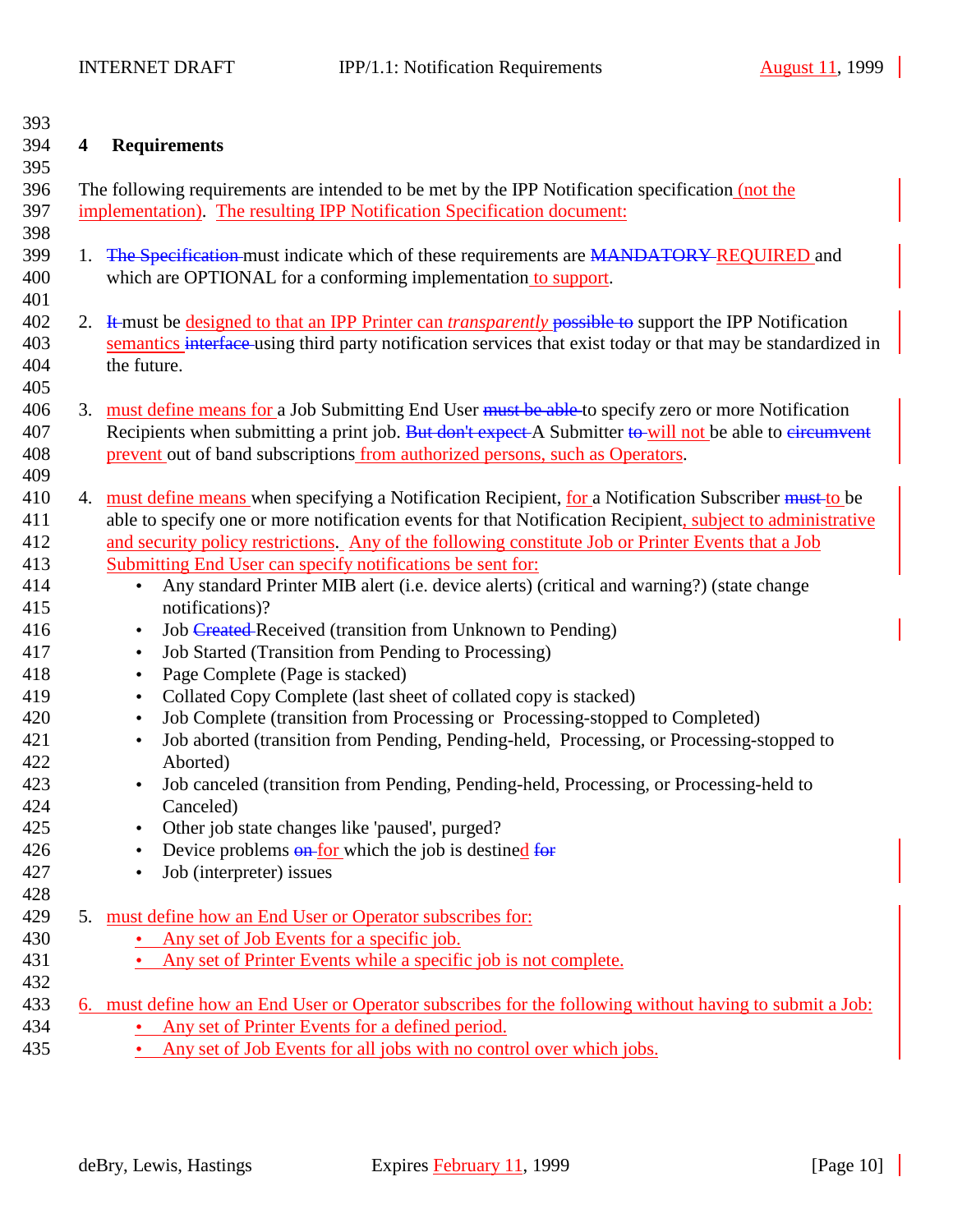<span id="page-10-0"></span>

| 436<br>437                                    | ISSUE - Ok if there isn't a way for an End-User to submit an empty Per-Printer Subscription, in case such a<br>Subscription slot is a scarce commodity, and then enable the Per-Printer Subscription when the data arrives                                                                                                                                                                                                                                                                                                                                                                                                                               |
|-----------------------------------------------|----------------------------------------------------------------------------------------------------------------------------------------------------------------------------------------------------------------------------------------------------------------------------------------------------------------------------------------------------------------------------------------------------------------------------------------------------------------------------------------------------------------------------------------------------------------------------------------------------------------------------------------------------------|
| 438<br>439                                    | and disable later without deleting the subscription?                                                                                                                                                                                                                                                                                                                                                                                                                                                                                                                                                                                                     |
| 440<br>441<br>442<br>443<br>444               | 6.7. must define how When specifying a Notification Recipient, the Notification Subscriber must beis able<br>to specify either immediate or <i>queuedstore and forward</i> notification <i>independently</i> for that each<br>Notification Recipient. This The means may be explicit, or implied by the method of delivery chosen<br>by the Job Submitting End User.                                                                                                                                                                                                                                                                                     |
| 445<br>446<br>447<br>448                      | 6. When specifying a notification event, a Notification Subscriber must be able to specify that zero or more<br>notification attributes (or attribute categories) be sent along with the notification, when that event<br>occurs.                                                                                                                                                                                                                                                                                                                                                                                                                        |
| 449<br>450                                    | 7.8. must define common delivery methods, e.g. email, must be supported defined.                                                                                                                                                                                                                                                                                                                                                                                                                                                                                                                                                                         |
| 451<br>452<br>453<br>454<br>455<br>456<br>457 | 8.9. must define how an IPP Printer validates its ability to deliver an Event using the specified delivery<br>scheme. If it does not support the specified scheme, or the specified scheme is invalid for some reason,<br>then the IPP Printer accepts and performs the request anyway and responds indicating the unsupported<br>attribute values. There is no requirement for the IPP Printer receiving the print request to validate the<br>identity of an Event-Notification Recipient, nor the ability of the system to deliver an event to that<br>recipient as requested (for example, if the Event Notification Recipient is not at work today). |
| 458<br>459<br>460<br>461                      | 8. However, an IPP Printer must validate its ability to deliver an event using the specified delivery scheme.<br>If it does not support the specified scheme, or the specified scheme is invalid for some reason, then it<br>should respond to the print request with an error condition.                                                                                                                                                                                                                                                                                                                                                                |
| 462<br>463<br>464<br>465                      | 9.10. There must be define a class of IPP event notification schemes ordelivery methods which can flow<br>through corporate firewalls. However, an IPP printer need not test to guarantee delivery of the<br>notification through a firewall before accepting a print job.                                                                                                                                                                                                                                                                                                                                                                               |
| 466<br>467<br>468<br>469<br>470               | 10.11. A mechanism must may be provided define means for delivering a notification to the submitting<br>client when the delivery of an event notification to a specified Notification Recipient fails. (Optional?<br>Or not necessary?) Fall back means of subscribers determining if notifications have failed,- i.e. polling,<br>may be provided.?                                                                                                                                                                                                                                                                                                     |
| 471<br>472<br>473                             | 11.12. There-must be define a mechanism for localizing Human Consumable notifications by the<br>Notification Source.                                                                                                                                                                                                                                                                                                                                                                                                                                                                                                                                     |
| 474<br>475                                    | 12.13. There must may define be a way to specify whether or not event delivery requires acknowledgement<br>back to the Event-Notification Source.                                                                                                                                                                                                                                                                                                                                                                                                                                                                                                        |
| 476<br>477<br>478                             | <b>ISSUE</b> - Ok if spec doesn't have means for a Notification Recipient acknowledging receipt of a notification<br>to the Notification Source?                                                                                                                                                                                                                                                                                                                                                                                                                                                                                                         |
| 479<br>480                                    | 13. There must be a mechanism to indicate the quality of service for delivery of Event reports. The policy<br>must include stopping the Printer and allowing the Printer to continue, when delivery of the Event                                                                                                                                                                                                                                                                                                                                                                                                                                         |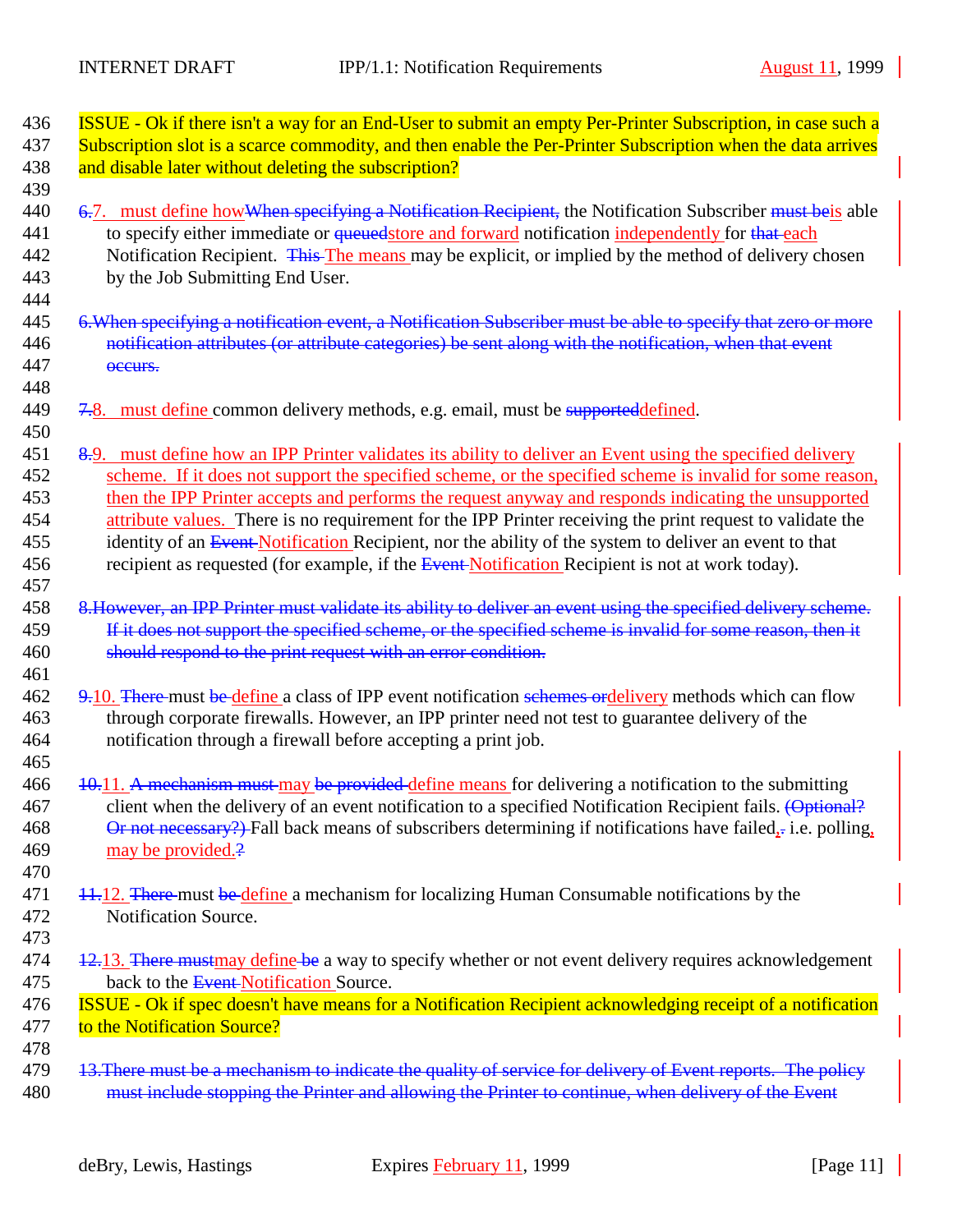<span id="page-11-0"></span>

| 481 | report is not acknowledged. ISSUE: Should that policy be specified by the Notification Subscriber              |  |  |  |
|-----|----------------------------------------------------------------------------------------------------------------|--|--|--|
| 482 | (and authorized by the Printer) or by the administrator in configuring the Printer?                            |  |  |  |
| 483 |                                                                                                                |  |  |  |
| 484 | 14. There must be a mechanism defined so that job independent subscriptions do not become stale and do         |  |  |  |
| 485 | not require human intervention to remove stale subscriptions. However, stale must not be the inability         |  |  |  |
| 486 | to deliver an Event Notification report, since temporary event Notification delivery problems must be          |  |  |  |
| 487 | tolerated.                                                                                                     |  |  |  |
| 488 |                                                                                                                |  |  |  |
| 489 | 15. A mechanism must be defined so that an Event Subscriber is able to add an Event Subscription to a Job      |  |  |  |
| 490 | after the Job has been submitted.                                                                              |  |  |  |
| 491 |                                                                                                                |  |  |  |
| 492 | 16. A mechanism must be defined so that a client is able to cancel an Event Subscription on a job or printer   |  |  |  |
| 493 | after the job has been submitted.                                                                              |  |  |  |
| 494 |                                                                                                                |  |  |  |
| 495 | 17. A mechanism must be defined so that a client can obtain the set of current Subscriptions.                  |  |  |  |
| 496 |                                                                                                                |  |  |  |
| 497 | <b>Security considerations for IPP Notifications requirements</b><br>5                                         |  |  |  |
| 498 |                                                                                                                |  |  |  |
| 499 | By far the biggest security concern is the abuse of notification: sending unwanted notifications to third      |  |  |  |
| 500 | parties (i.e., spam). The problem is made worse by notification addresses that may be redistributed to         |  |  |  |
| 501 | multiple parties (e.g. mailing lists). There exist scenarios where third party notification is required (see   |  |  |  |
| 502 | Scenario #2 and #3). The fully secure solution would require active agreement of all recipients before         |  |  |  |
| 503 | sending out anything. However, requirement #9 ("There is no requirement for IPP Printer receiving the          |  |  |  |
| 504 | print request to validate the identity of an event recipient") argues against this. Certain systems may decide |  |  |  |
| 505 | to disallow third party notifications (a traditional fax model).                                               |  |  |  |
| 506 |                                                                                                                |  |  |  |
| 507 | Clients submitting notification requests to the IPP Printer has the same security issues as submitting an      |  |  |  |
| 508 | $IPP/1.1$ print job request. The same mechanisms used by $IPP/1.1$ can therefore be used by the client         |  |  |  |
| 509 | notification submission. Operations that require authentication can use the HTTP authentication.               |  |  |  |
| 510 | Operations that require privacy can use the HTTP/TLS privacy.                                                  |  |  |  |
| 511 |                                                                                                                |  |  |  |
| 512 | The notification access control model should be similar to the IPP access control model. Creating a            |  |  |  |
| 513 | notification subscription is associated with a user. Only the creator or an operator can cancel the            |  |  |  |
| 514 | subscription. The system may limit the listing of items to only those items owned by the user. Some            |  |  |  |
| 515 | subscriptions (e.g. those that have a lifetime longer than a job) can be done only by privileged users         |  |  |  |
| 516 | (operators and/or administrators), if that is the authorization policy.                                        |  |  |  |
| 517 |                                                                                                                |  |  |  |
| 518 | The standard security concerns (delivery to the right user, privacy of content, tamper proof content) apply to |  |  |  |
| 519 | the notification delivery. IPP should use the security mechanism of the delivery method used. Some             |  |  |  |
| 520 | delivery mechanisms are more secure than others. Therefore, sensitive notifications should use the delivery    |  |  |  |
| 521 | method that has the strongest security.                                                                        |  |  |  |
| 522 |                                                                                                                |  |  |  |
| 523 | 6<br><b>Internationalization Considerations</b>                                                                |  |  |  |
| 524 |                                                                                                                |  |  |  |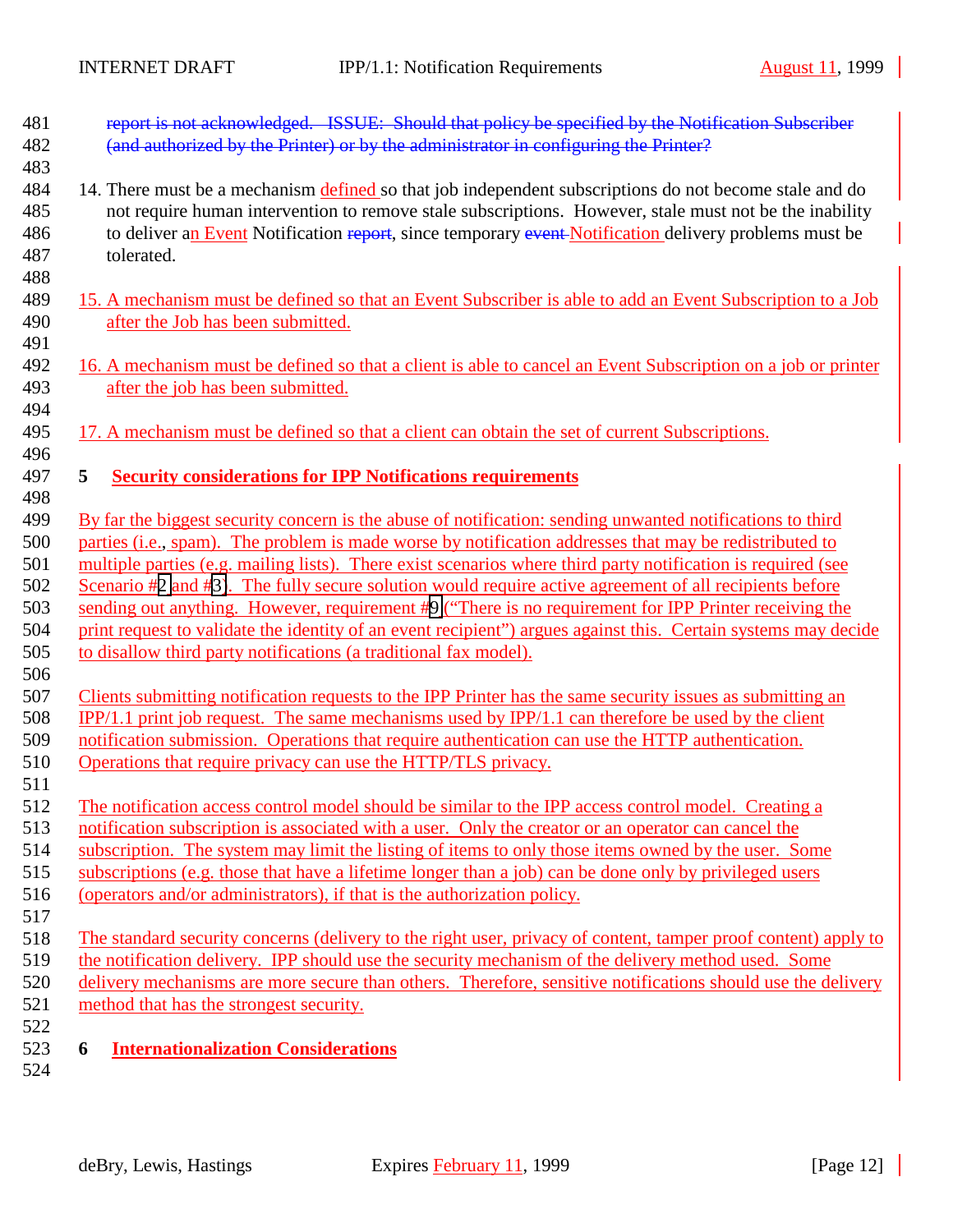<span id="page-12-0"></span>

|            | The Human Consumable notification must be localized to the natural language and charset that Notification                                                                                                                |  |  |  |
|------------|--------------------------------------------------------------------------------------------------------------------------------------------------------------------------------------------------------------------------|--|--|--|
|            | Subscriber specifies within the choice of natural languages and charsets that the IPP Printer supports.                                                                                                                  |  |  |  |
|            | The Machine Consumable notification data uses the 'application/ipp' MIME media type. It contains some                                                                                                                    |  |  |  |
|            | attributes whose text values are required to be in the natural language and charset that the Notification<br>Subscriber specifies within the choice of natural languages and charsets that the IPP Printer supports. See |  |  |  |
| [RFC2566]. |                                                                                                                                                                                                                          |  |  |  |
|            |                                                                                                                                                                                                                          |  |  |  |
| 7          | <b>IANA Considerations</b>                                                                                                                                                                                               |  |  |  |
|            | There will be some notification delivery methods registered with IANA for use in URLs.                                                                                                                                   |  |  |  |
| 8          | <b>References</b>                                                                                                                                                                                                        |  |  |  |
| [ipp-mod]  |                                                                                                                                                                                                                          |  |  |  |
|            | deBry, R., , Hastings, T., Herriot, R., Isaacson, S., Powell, P., "Internet Printing Protocol/1.1: Model                                                                                                                 |  |  |  |
|            | and Semantics", < draft-ietf-ipp-model-v11-04.txt>, work in progress, June 23, 1999.                                                                                                                                     |  |  |  |
| [RFC2565]  |                                                                                                                                                                                                                          |  |  |  |
|            | Herriot, R., Butler, S., Moore, P., Tuner, R., "Internet Printing Protocol/1.0: Encoding and                                                                                                                             |  |  |  |
|            | Transport", RFC 2565, April 1999.                                                                                                                                                                                        |  |  |  |
| [RFC2566]  |                                                                                                                                                                                                                          |  |  |  |
|            | R. deBry, T. Hastings, R. Herriot, S. Isaacson, P. Powell, "Internet Printing Protocol/1.0: Model and                                                                                                                    |  |  |  |
|            | Semantics", RFC 2566, April 1999.                                                                                                                                                                                        |  |  |  |
| [RFC2567]  |                                                                                                                                                                                                                          |  |  |  |
|            | Wright, D., "Design Goals for an Internet Printing Protocol", draft-ietf-ipp-req-03.txt, November,                                                                                                                       |  |  |  |
|            | 1998.                                                                                                                                                                                                                    |  |  |  |
| [RFC2568]  |                                                                                                                                                                                                                          |  |  |  |
|            | Zilles, S., "Rationale for the Structure and Model and Protocol for the Internet Printing Protocol",                                                                                                                     |  |  |  |
|            | draft-ietf-ipp-rat-04.txt, November, 1998.                                                                                                                                                                               |  |  |  |
| [RFC2569]  |                                                                                                                                                                                                                          |  |  |  |
|            | Herriot, R., Hastings, T., Jacobs, N., Martin, J., "Mapping between LPD and IPP Protocols", draft-                                                                                                                       |  |  |  |
|            | ietf-ipp-lpd-ipp-map-05.txt, November 1998.                                                                                                                                                                              |  |  |  |
| [RFC2639]  |                                                                                                                                                                                                                          |  |  |  |
|            | T. Hastings, C. Manros. "Internet Printing Protocol/1.0: Implementer's Guide", RFC 2639, July                                                                                                                            |  |  |  |
|            | <u>1999.</u>                                                                                                                                                                                                             |  |  |  |
|            |                                                                                                                                                                                                                          |  |  |  |
| 9          | <b>Author's Address</b>                                                                                                                                                                                                  |  |  |  |
|            | <b>Harry Lewis</b>                                                                                                                                                                                                       |  |  |  |
|            | <b>HUC/003G</b>                                                                                                                                                                                                          |  |  |  |
|            |                                                                                                                                                                                                                          |  |  |  |